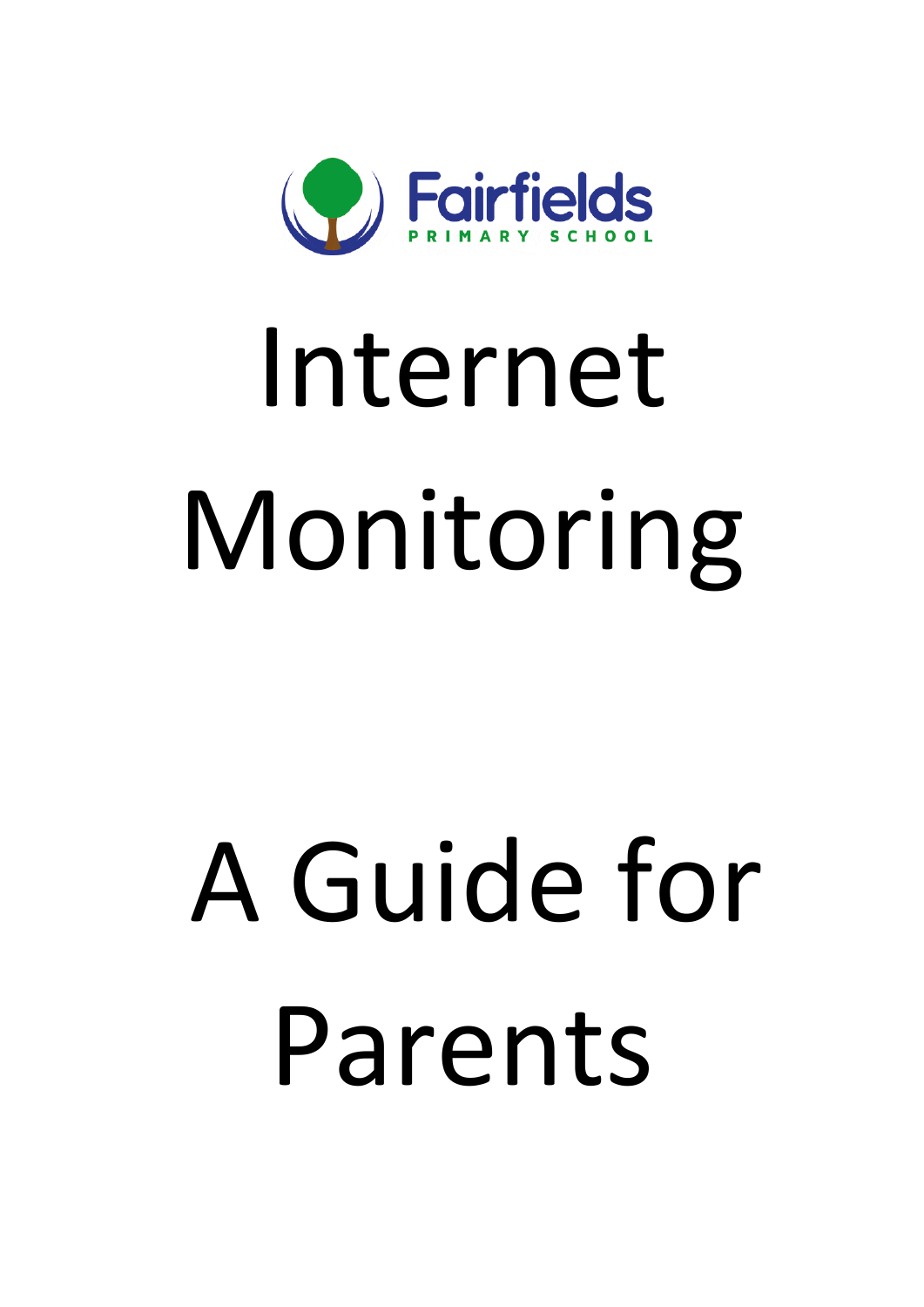

## Monitoring Apps

Managing a young person's device can be tough, especially when so many children are likely to have their own phones, tablets or consoles, from a young age. It can be surprising how comfortable young people are when using devices, and just how easily they find content on the internet (sometimes even doing this better than the adults around them!) With so much content available to young people online, parents and carers may have concerns around what is appropriate for their child's age group, along with worries around screen time and privacy.

Monitoring apps have been built to try and support parents with managing children's devices on a technical level. They usually aim to set boundaries within technology and look to give more control to parents. Despite this, they are designed to complement conversations and boundaries already in the home. In this blog we look at what these apps can offer to families, along with some considerations around using apps such as these.

#### **What Features Do Monitoring Apps Offer?**

Monitoring apps usually provide a variety of features to allow parents to have more control over their children's devices. They often allow parents to keep an eye on internet activity and provide options to manage online behaviour accordingly. Some of the features may include:

- Managing Screen Time Parents can see how long their children spend on specific apps. They may also be able to set daily screen time limits and set a time when apps are switched off for the night.
- Approving Apps –Parents can approve or disapprove of apps before they are downloaded. Apps may also be blocked or hidden from view if not appropriate.
- Recommending Apps Promoting apps that may prioritise education or are designed to be used by a specific age group.
- Locking Devices Parents have remote access to switch off devices as and when they deem necessary.
- Tracking Parents are able to keep an eye on where their children are using tracking features. It usually pinpoints locations on a map and updates on a regular basis.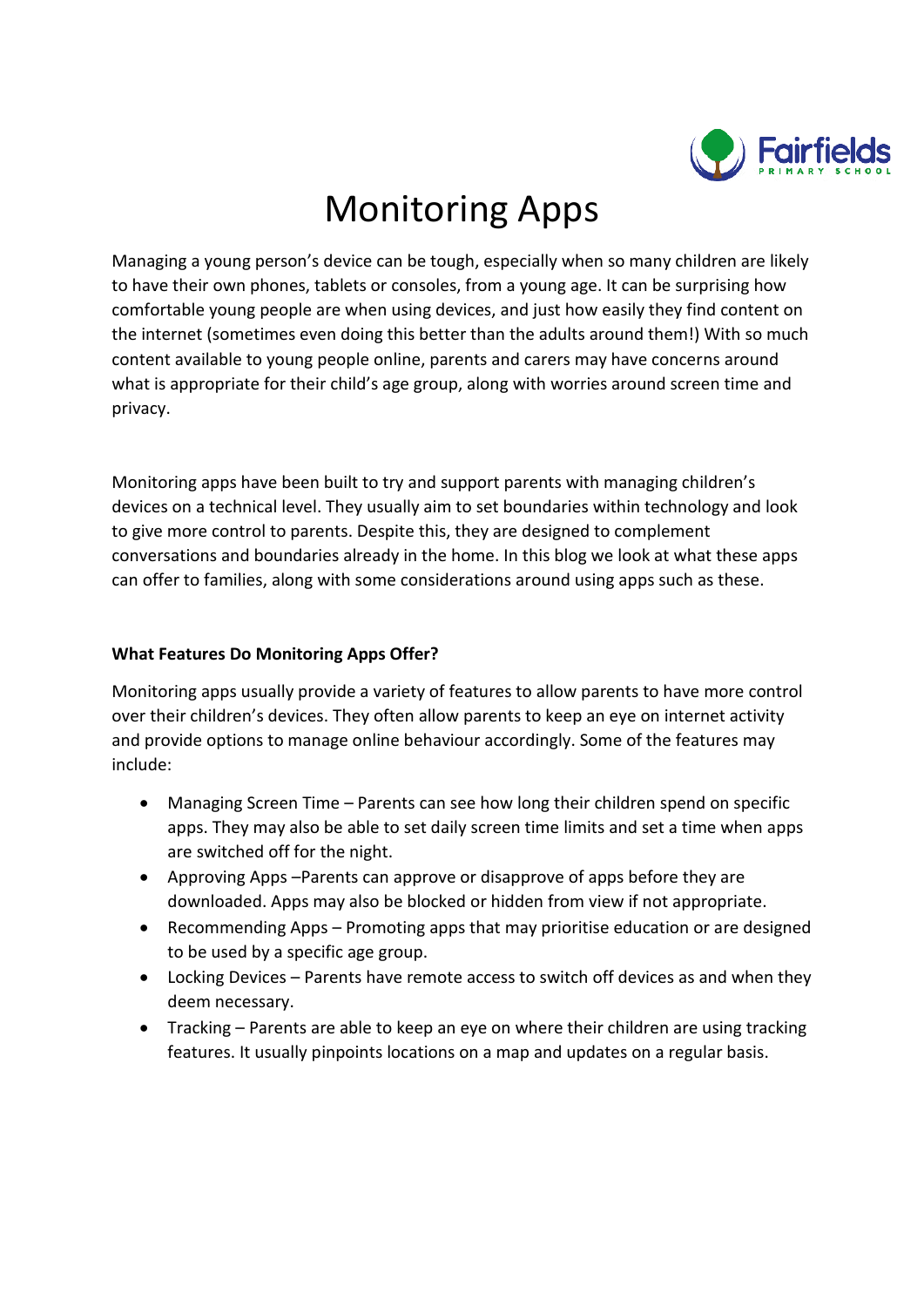

#### **Considerations When Using Monitoring Apps**

While it is encouraging to see apps working towards keeping children safe online, it is important to note that apps such as these are not a guaranteed method of keeping children away from harmful online content. Parents may want to use these types of apps if they are concerned about a young child using a device in the early stages of their development or if they have particular vulnerabilities, however it is important for parents to open a wider discussion in person if they want to address the issue better.

Communicating about online safety and the responsible use of devices openly can allow young people to navigate the internet with a respectable degree of privacy. It can also allow them to feel confident enough to come forward if an issue arises. Putting up consistent barriers and heavy restrictions through their development may lead to feeling overwhelmed and inexperienced when they reach an older age. The internet is used in so many areas of life; they need to keep up as much as we do.

Monitoring apps offer a lot of options for parents but it is important to take control of the situation offline as well. Opening a discussion around safer internet use can help with children identifying where risks are whilst encouraging understanding of appropriate behaviour when they navigate freely.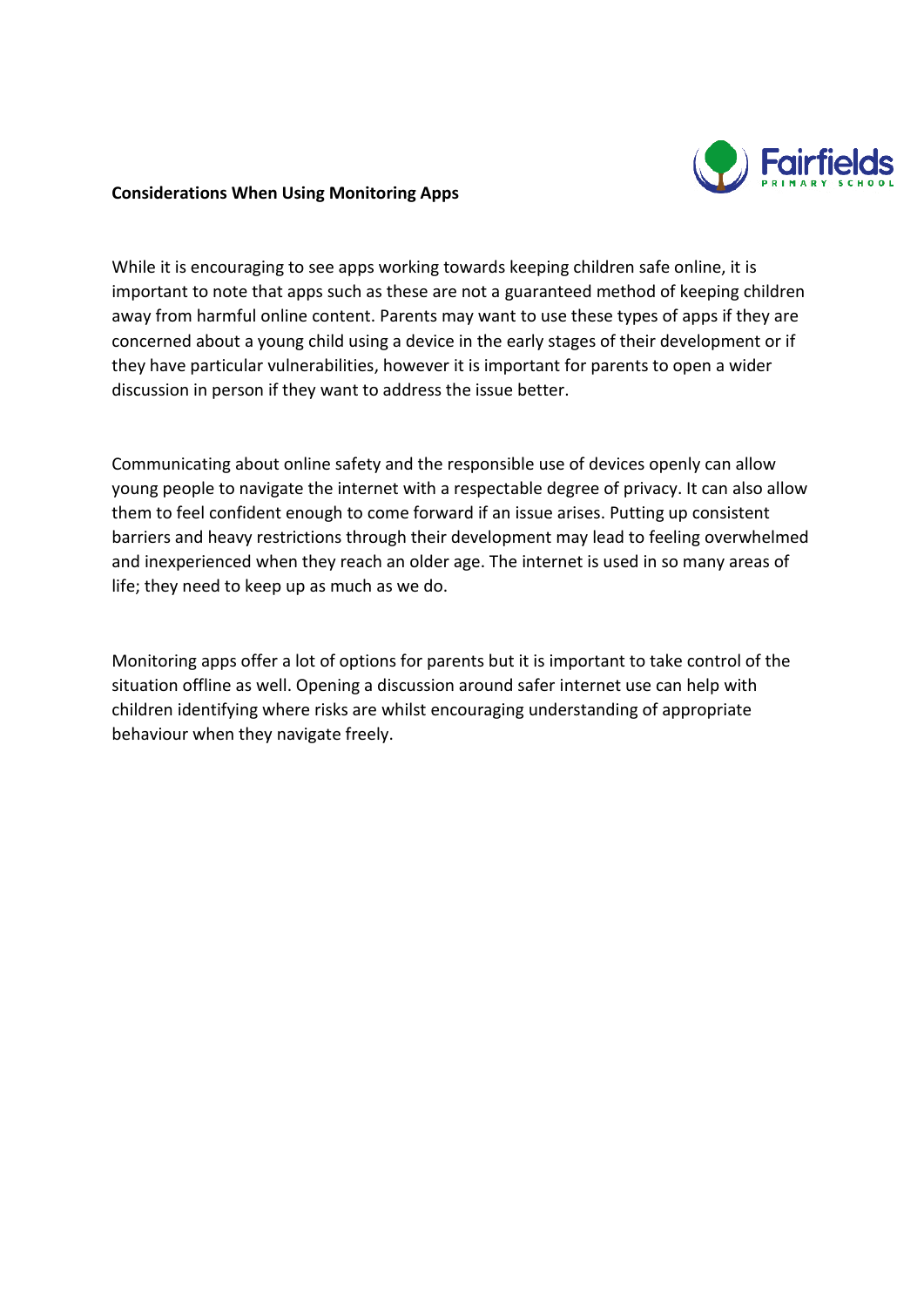

## Protecting young people from inappropriate content online.

#### **Decide what's right for your family**

Creating a family agreement allows you to have conversations about setting boundaries. It's important that you involve yourself in your child's online world, so as a simple starting point you could ask them what their favourite websites or games are, and why they like them. The filtering options that you put in place may also change over time, as your children get older and more independent, and their technology use changes too.

#### **Check your settings regularly**

Children can become accomplished users of technology and may learn how to disable or bypass the parental controls in place. Therefore, it's important to talk to your children from the outset about why the settings are there, and the importance of respecting them. Regularly checking the filtering on your family's devices could also form part of your agreement.

#### **Give children the skills they need**

No parental controls or filtering options are guaranteed to be 100% effective. They are a very useful tool to improve the quality of online experiences, but they cannot offer a 'complete' solution. It is therefore essential to talk with your children about their online activities, so they know what to do if they encounter inappropriate content.

#### **Establish some rules**

If you have parental controls from your internet provider on your home WiFi, these will not cover the use of 3G, 4G or 5G at home. Similarly, if your child goes to a friend's house where there are no controls in place, they may be able to access unrestricted content. For these reasons, it's important to educate your child about the potential risks online and establish rules concerning the sites that are suitable or inappropriate to visit.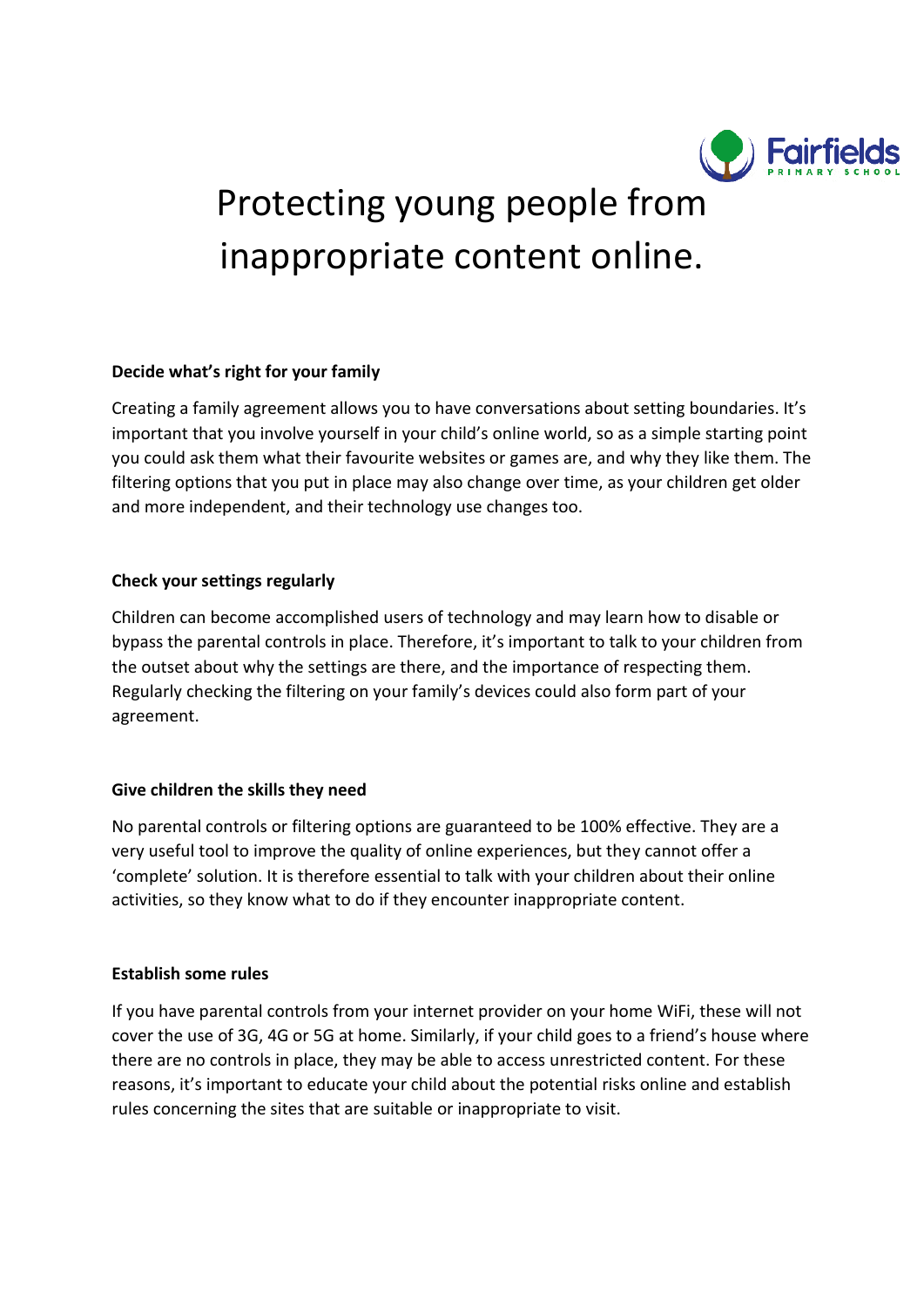

### Top Tips for Parents and Carers

Have a look at the tips and links below with some suggestions on how to get you started and help you to stay safe and positive online. You and your family can **#PlayYourPart** in creating a better internet by…

#### **Having conversations without judgement.**

Whether by playing games, watching videos, or doing things your child enjoys, spending time together online is a great way to start conversations about the online world and how they're finding being a part of it.

It is important to ask questions and take an interest in what your child enjoys online.

An essential part of having this open dialogue is to not judge, even if their behaviour or life online isn't what you wanted or expected. This ensures that your child feels they can come to you if ever they make a mistake or experience a problem online.

#### **Knowing where you can learn more about their favourite apps and games.**

Websites like Common Sense Media or The Family Gaming Database can be invaluable sources of information. When your child starts talking about a new game or app, why not do some research into the reporting and blocking options available? Then you can help your child if they come to you with an issue.

#### **Getting support if things go wrong.**

There are lots of organisations who are there to support you and your family if something has gone wrong. The Report Harmful Content website can help you with issues such as cyberbullying, impersonation and threats. You can report worrying behaviour towards children to CEOP. Find out more on Childnet's Get Help page.

#### **Reassuring your child that whatever happens online, you are there to support them.**

Let your child know that the best way to address any problem they have online, is to tell a trusted adult immediately. For example, this might include someone sending them a friend request; an online message; telling them to visit a specific website, or app; or asking them for their personal information. Reassure them that if anything happens online that they are unsure about, or makes them feel worried or upset, they can come to you for help.